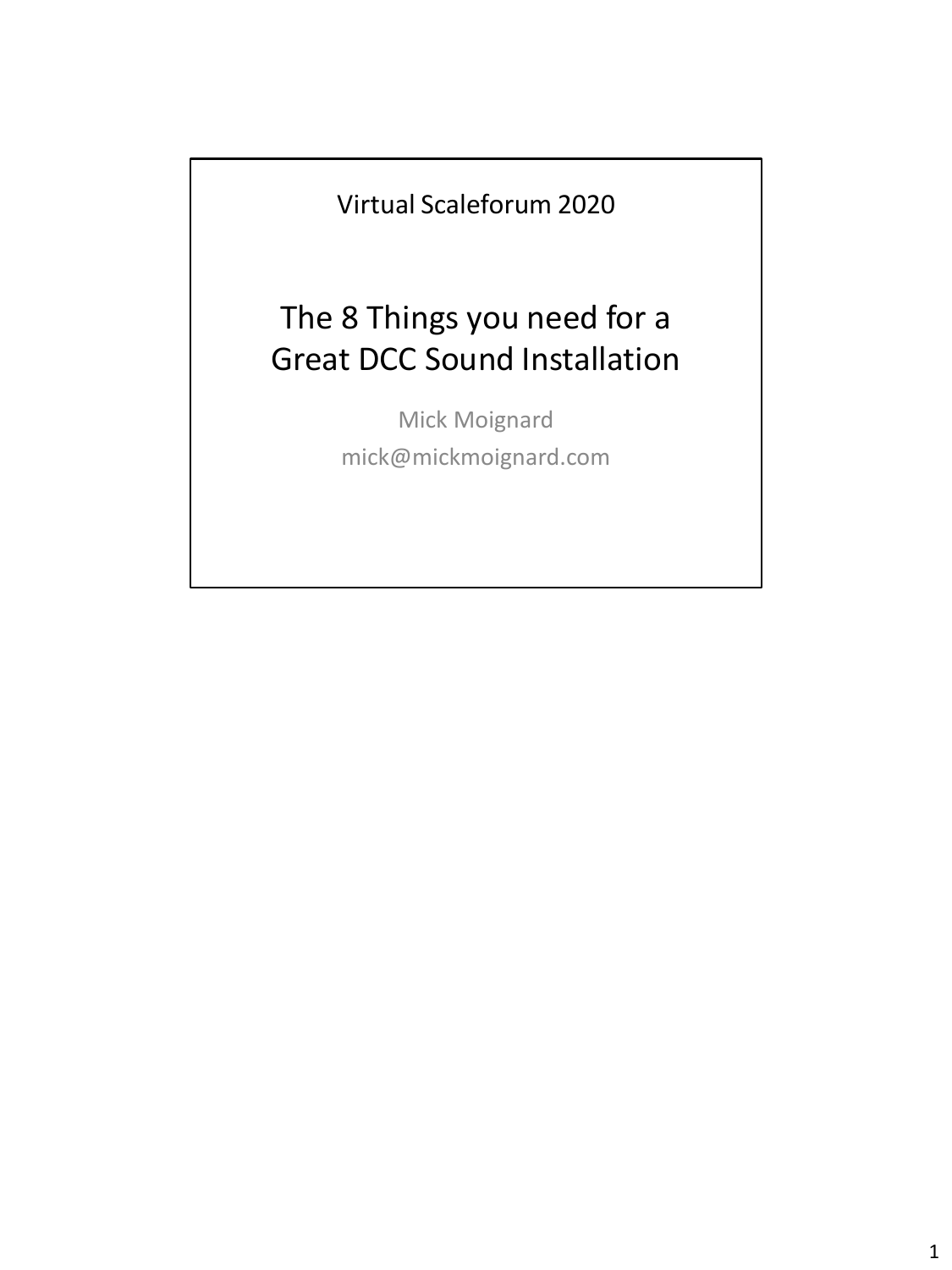

When adding DCC sound to a model locomotive you want to be able to enjoy the sound and hear all the nuances of your chosen sound decoder. What you don't want to be hearing is motor whine, gearbox noise, or clicks and ticks from the valve gear and pickups. To get the best from a your sound-equipped loco it does need to be as mechanically silent as possible, especially at slow speeds. Fortunately, most modern RTR locomotives are very quiet out of the box and lend themselves easily to good results..

It's older locos and some kitbuilds that cause the problems, and need I mention the Portescap motor-gearbox of the early P4 years? Many of these are quite horribly noisy, and for one simple reason: the motor is running too fast and the gear reduction is therefore high, coupled with straight cut gears running at that high motor speed. My experience is that a decent 5-pole skewed armature motor driving a 20-1 work reduction can be as silent as we need and still deliver strong and smooth low-speed pulling power. Indeed, these days, one of the best motors around is the 15mm square Minebea 6-pole 4 magnet motor, 6500 rpm no load, more torque than I've seen in motors twice the size, silent, small and easy to mount. Ok, and £3 for two!

Once you have the motor-gearbox issued sorted, pay attention to the rest of the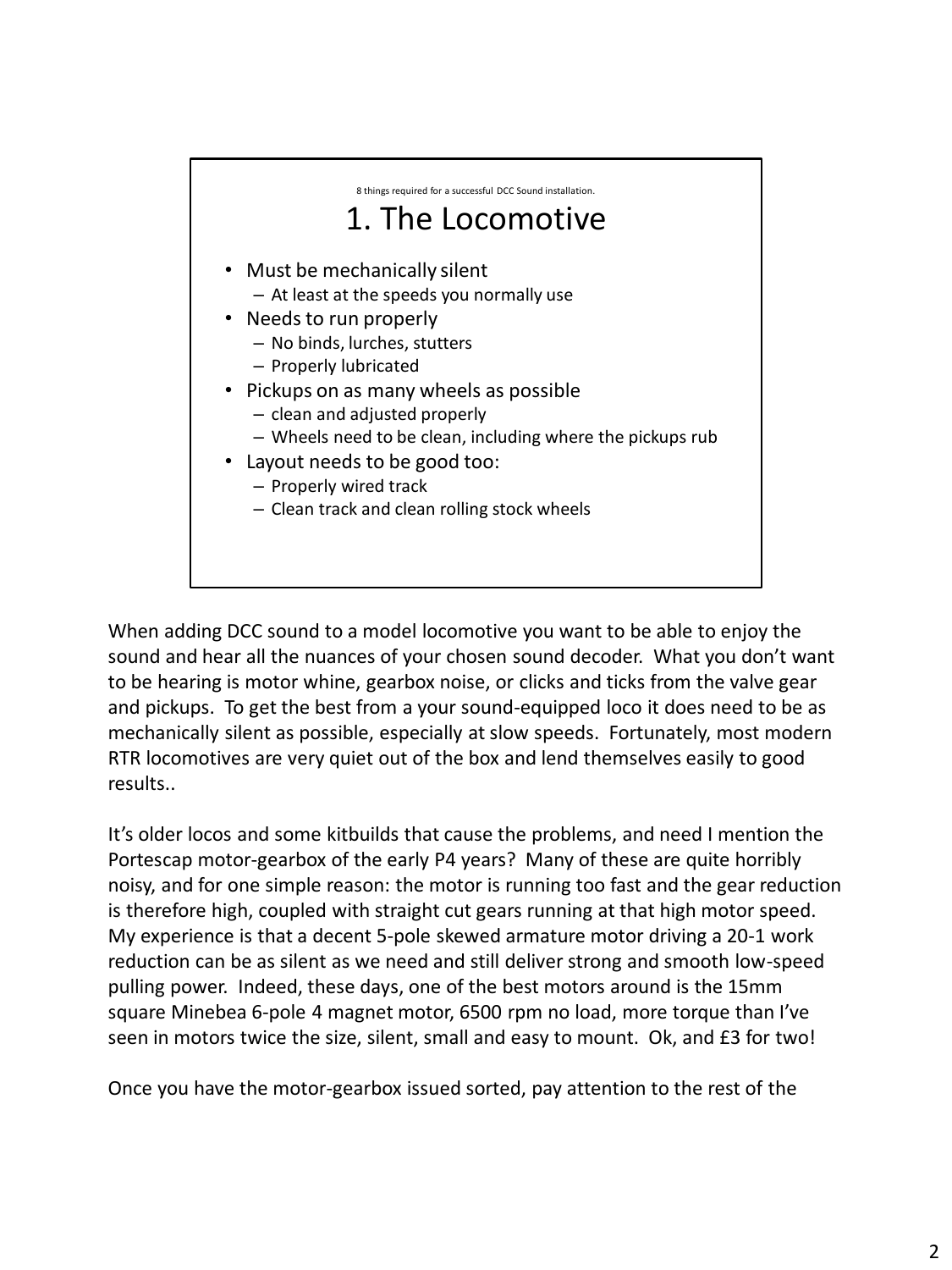chassis; adding sound will exacerbate and make more visible bind and stutters. And add as many pickups to the loco as you can, and particularly on tender locos, add pickups on the rear tender axle. DCC locos will show up poor pickup more than DC locos, and you really don't want your sound decoders losing power and restarting, nor do you want your lights to flicker , except possibly the firebox.

That need to assure the loco power supply extends to the layout design and wiring and maintenance. Make sure that every piece of rail is properly powered, the turnout crossings appropriately powered and that the track, and all the wheels tat run on it, are kept clean.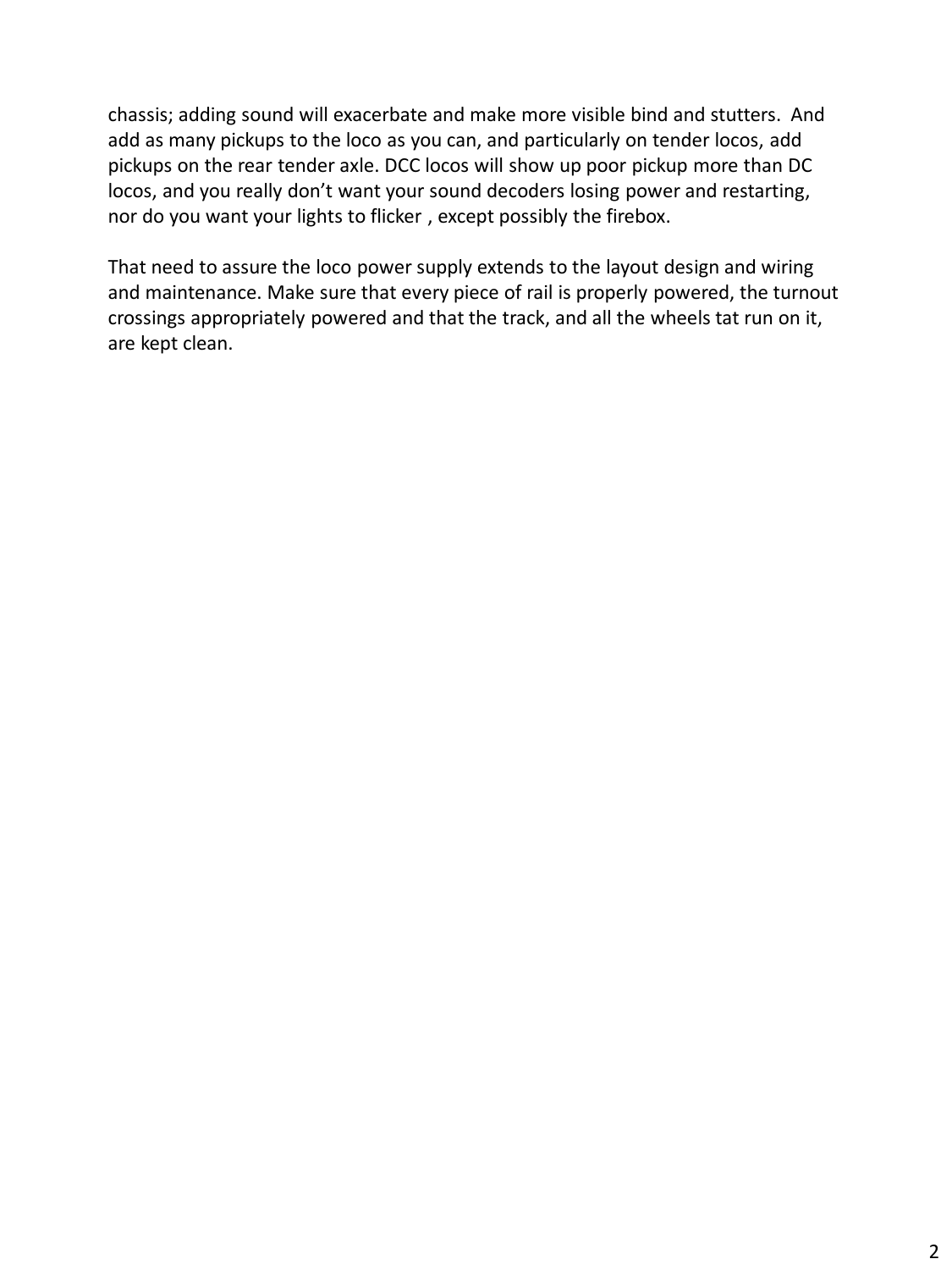

Most of us buy over the counter sound decoders, either ones like the Soundtraxx and TCS offerings where the sound is canned into the decoder in the factory, or Loksound or Zimo decoders where most of the sound projects available have been developed by UK hobbyists and dealers and loaded into the decoder on demand. As such, we have little control over the sound packages and projects that we use, other that the normal choice we have over what to purchase. We'll all have our favourite decoders and our favourite project authors.

The more amateur projects do need care in selection. We're listening to our trains from a scale-prototype distance of around 200 feet or so. That means that we are not hearing sounds from the cab, and those of you who'he had cab rides know that the cacophony in the cab of a steam loco is not remotely the same soundscape that you hear from 200 feet. While some modellers do indeed want cab recordings, I for one do not. Nor do I want the sounds to contain anything extraneous like aeroplanes or birdsong. This means that the person making the recording needs to have taken care to et clear and clean recordings and then be able to mix them properly to get the volumes and intensities to match. You cannot hear the sound of an injector, or the fireman shoveling at 200feet so that sound should not be as loud as the chuff.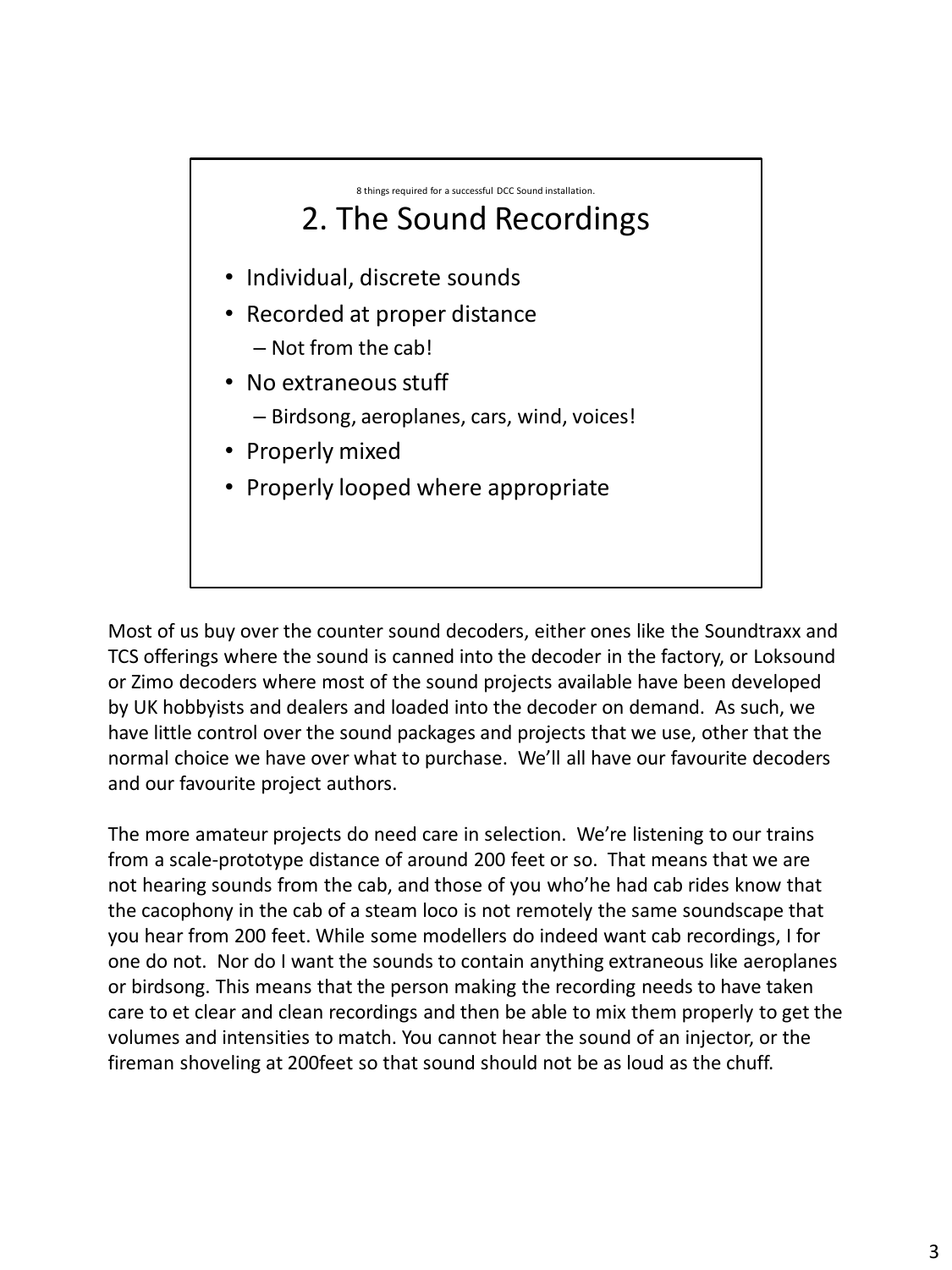Looping is another sound editing issue that is often ignored in dealer-projects. The most common use of looped sound is the whistle or diesel horn. There are many sound projects out there that blow a fixed whistle signal as you press the appropriate function; and even if you hold F2 down, they blow that fixed sound. These are not looped. A looped whistle will play for as long as you hold F2 down. Just the same as in your car; the horn sounds in your car when you press the horn button and stops when you let it go.

Looping a sound is hard. You need three parts, the start, a middle, and the end. They each need to start and stop without clicks or blank bits. The ideas is that as you hold F2, it plays the start, and if the button is still down, it plays the middle, and keeps playing it over and over until you let go, completing by playing the end piece Which means that the end of the start has to match the start of the middle, which has to match the end of the middle and the start of the end, so you get a clean and crisp whistle sound with no clicks, interuptions or discords. Doing that is hard and timeconsuming, which I suspect is the main reason why quite a lot of aftermarket sound projects don't feature looped sounds.

And don't get me started on wheel clickety-clack sounds that are not speed dependant. Indeed some of the projects out there, to my ears don't bear a lot of similarity to a railway locomotive at all.

Spend a little time listening and choosing. If the vendor doesn't offer sound samples, and doesn't have much in the way of documentation about their projects, you have to ask yourself how serious are they at helping you make a choice?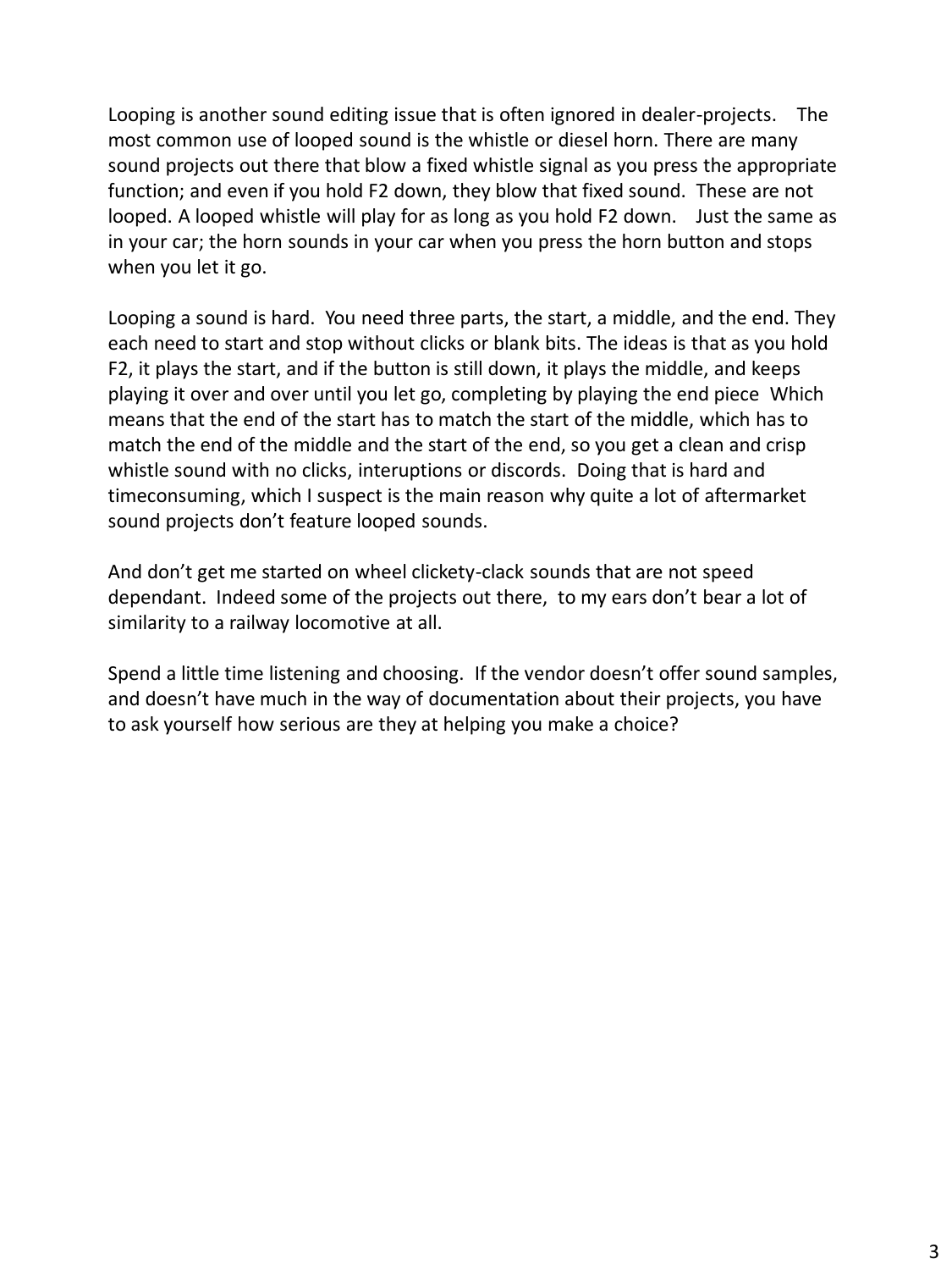

As we've already noted, there are choices for decoder and sound project. And we noted that not all sound projects are as good as others. But in all cases, these sound projects, factory or aftermarket, are loaded into decoders to install in the loco.

Like non-sound decoders, there are hygiene factors that need to be take into account. Physical size, number of functions for lights, how the decoder is connected (6, 8, 21, 22 pin, wires, board replacement…) and maximum current, but these are no different to any non-sound decoder.

Specific questions with sound decoders are about their ability to make sound. The sound is digitized for storage and the decoder uses a digital to analog converter to play these sounds. There's a few things that affect this:

- The bit rate of the sound. 16 bits is not far off CD quality. There are a few 8-bit decoders still on the market, and the sound from these tends to be a bit mushy and indistinct. Ensure you have a 16-bit decoder – all premium sound decoders are these days.
- The sampling rate. Divide by two to get the highest frequency that the decoder can produce. While the adult human hearing range roughly 20hz to 15Khz we're not going to get much below 100hz from a speaker in a model, nor is there much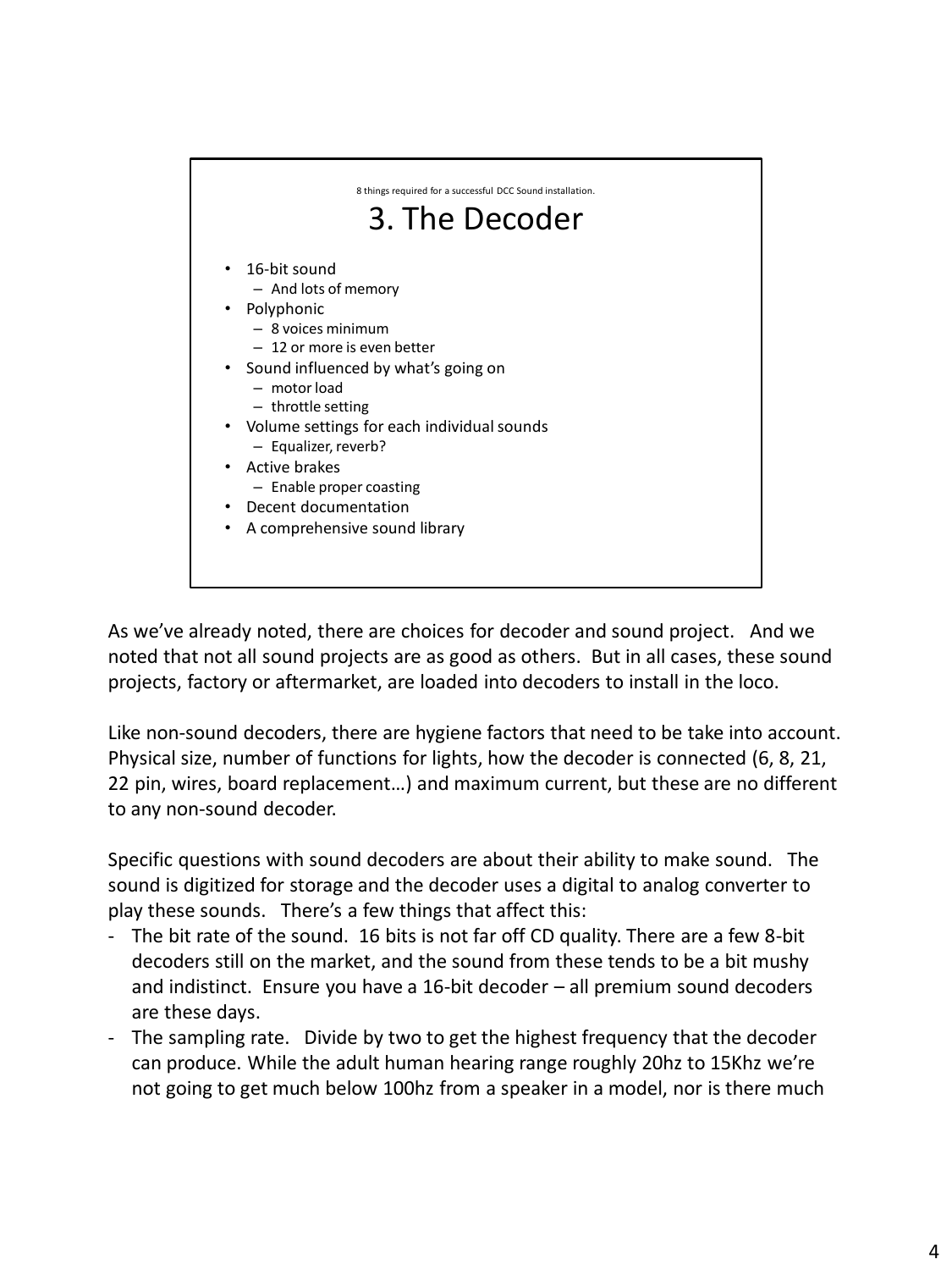point in going above about 10Khz, which suggests that a sampling frequency of 15- 20k is require.

- Number of voices. This is the number of different sounds that the decoder can play at once. I'd suggest that for a steam engine this is 8, and 10 or even 16 will give a more complete sound picture. The last thing you want is for one sound to be stopped just so another one can start. Hornby's TTS range has two voices; one for the loco chuff or diesel sound and the other voice plays everything else.
- Amplifier output. We'll come back to this later.

You'll also want a decoder that uses the BEMF feedback not just to regulate the motor but also to influence the sound; so that as the loco load varies the sound intensity varies. Your trains will then make a lot of noise going uphill and more quietly roll downhill. Depending on brand, there are other functions available that blend sound and operation; inertia/momentum, active brakes, being able to notch diesel sounds up and down, or move the cutoff on steam locos, and much more. Better still are decoders that offer such sound management features like graphic equalizers and reverb.

Two other musts that we will also come back to are individual volume settings for each sound, and the ability to remap the function keys easily and simply.

You want decent and comprehensive documentation. You're spending upwards of £80 or £100 on the decoder, so a flimsy piece of tillroll paper to tell you what the functions are as the only documentation provided doesn't cut it (yes, that happened to me). You need that documentation to enable you to get the best out of the decoder. Most factory canned decoder brands have very decent documentation, but the aftermarket sound project vendors vary greatly here. Indeed I would suggest that just as with sound sample availability, the completeness and comprehensiveness of documentation tells you a lot about the vendor's attitude to his products and his customers.

Lastly, there is no point in a magic decoder if the number of sounds or projects available for it is small. The factory canned decoders contain vast selections for you to build your unique loco. The Soundtraxx steam Tsunami-2 for example contains 90 whistles, 50 bell selections, 10 or 15 airpumps, half a dozen turbogenerators and so on. Aftermarket sound projects have one loco in each project, which means that your selection of decoder might be predicated by the availability of a specific sound project.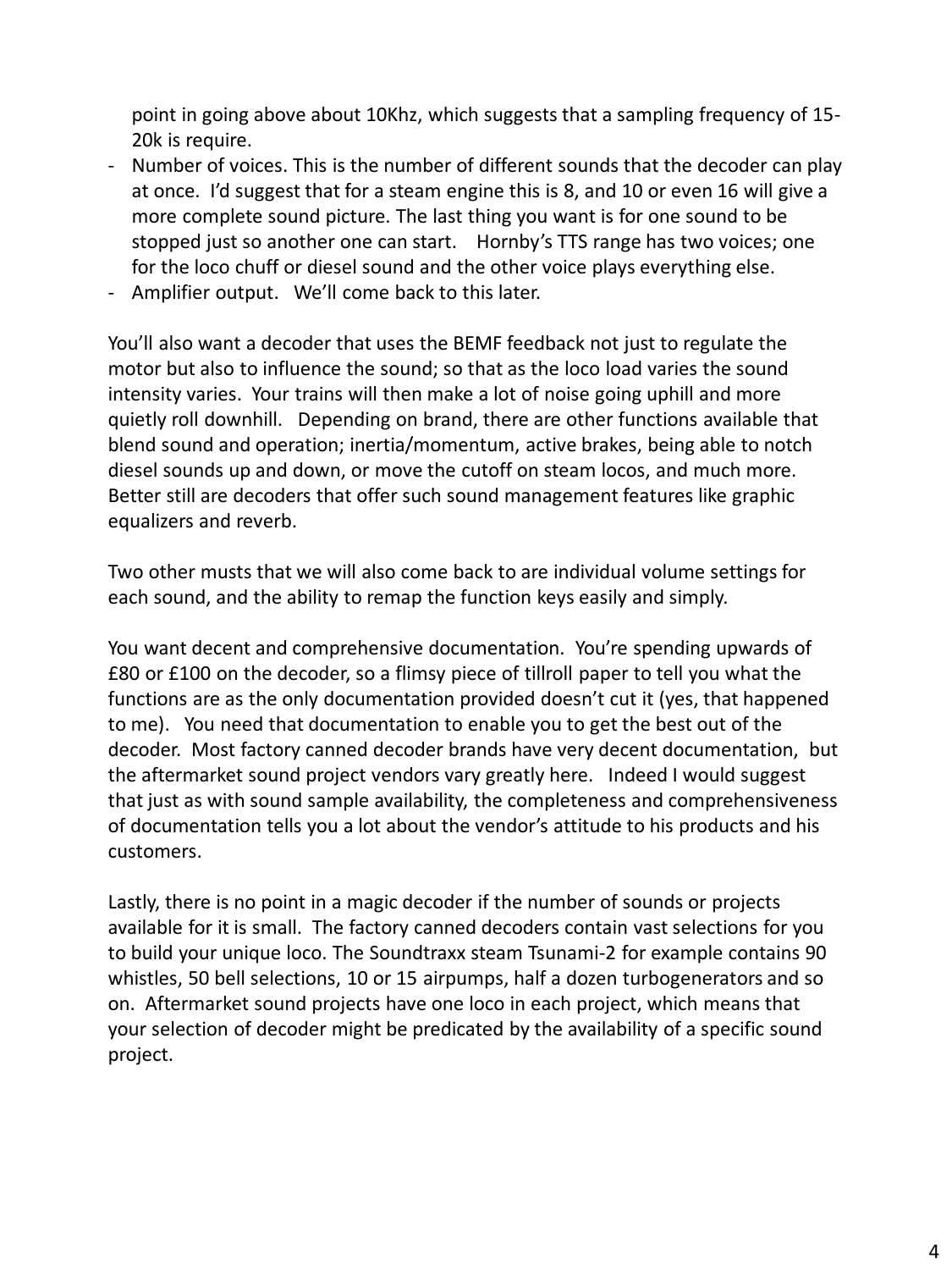

We're not going to get HIFO quality sound from model locomotives, but that doesn't stop us trying. The speaker or speakers that we use are key to getting good sound, but we are limited by size and that generates compromise. The biggest one of these is bass response.

Real locomotives emit a mixture of low as well as middle and high audio frequencies, and their operation- rumbling over rails, generates some more. As we've seen, human audio hearing goes down to around 20hz, but to generate that sound electronically needs a large speaker, as there isn't a lot of sound energy at low frequencies and so more air needs to move.

The compromise is a mixture of speaker design and baffling. Strictly, what we call a speaker is actually a driver, and to make it a speaker, it needs to be in an enclosure, and baffled to prevent the sound that comes out from one side affecting  $-$  nullifying  $$ the sound from the other.

In the past, small speakers use a small round magnet surrounded by the voice coil, and connected to the centre of a paper or mylar cone, whose outer edge is attached to the speaker frame. This is then placed in a box so that the rear of the speaker is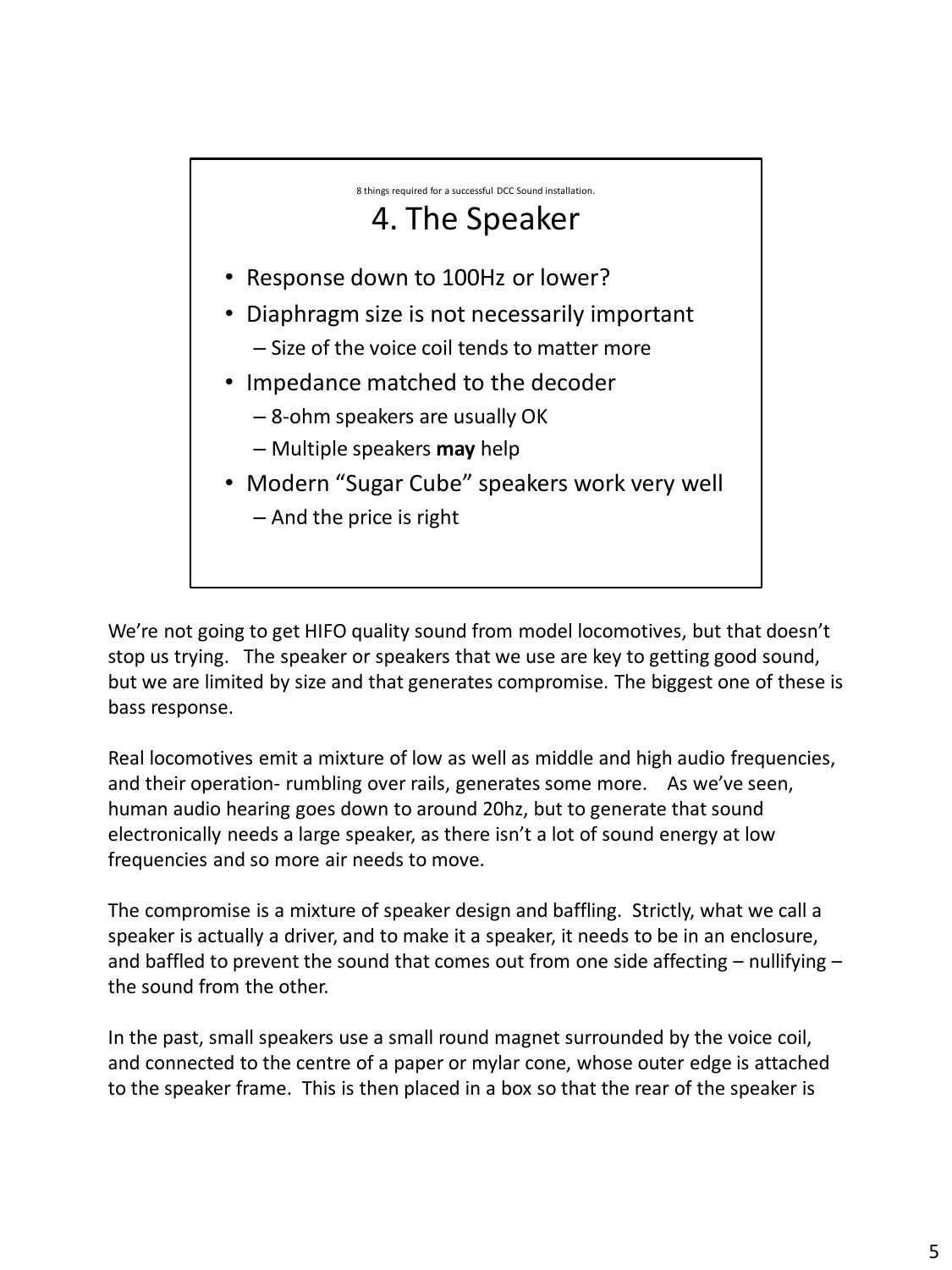covered, and ocaasionally – in reflex speaker designs, there is a tuned exit from that rear encapsulation. Such speakers can generate good bass response, down to 100hz or so, if the driver supports that. Most don't, however; lowest decent frequency is often quoted as around 200-300hz. And such speaker enclosures are large, too large for many modern RTR locos in particular where space can be at a premium.

Like many aspects of DCC, however, we can now piggyback on the mobile phone world. You're all aware of just how loud the ringtone of modern smartphone is (right across a noisy pub, for example), and many of you are also aware of just how good the sound generated is when you use the phone to listen to music. All that comes from one speaker, possibly two, with drivers that may be 15mm\*11m and just a couple of mm thick. They're also cheap – when bought in bulk (50) from an electronics supply house, they're often under \$2 each, not including the enclosure.

Such speaker drivers are constructed differently; they have a rigid diaphragm, with the voice coil wrapped around its edge. This rigid element is attached to the frame by a small flexible mount. The entire rigid plate vibrates the air, generating a decent response curve – often down to 100hz and up to 15khz, and plenty of volume. It still needs to be encapsulated – and with these things, the moving element must be inside the box, not outside. You then end up with a small rigid box, say  $15*11*7mm$ , which is where the name "sugar cube" comes from, because that's about the size of them. And a small speaker like that starts to generate more freedom in where you are able to put it, which we'll come to in a minute.

There's a couple of other things that matter that affect speaker choice.

Many sound decoders these days have at least 1watt amplifiers and some are 2-watt. This means that the locomotive can be loud, if you really need it loud, but more importantly it has the headroom to deal with transients without distortion or clipping at the kind of volumes we're likely to use. But what that does mean is that you may need to choose speakers carefully to have enough speaker capability to absorb that power. A 2-watt amplifier will need a 2-watt speaker, or two one watt speakers connected in series.

The decoder world is also standardizing on the need for 8-ohm speakers. Soundtraxx,TCS and Zimo all use 8-ohm, in the past ESU Loksound have required both 100ohm and 4-ohm. You do need to pay attention here: using a 4-om speaker with a decoder that requires an 8-ohm speaker will overload the amplifier and it will fail. But the converse – using 16-ohm speakers with an 8-ohm decoder is fine, you'll lose a little volume, but you'll gain safety and possibly a little sound reproductive quality. The key here is to connect speakers in series, to raise the overall resistance. Two 8 ohm speakers in series is 16-ohm, but in parallel, is 4-ohm.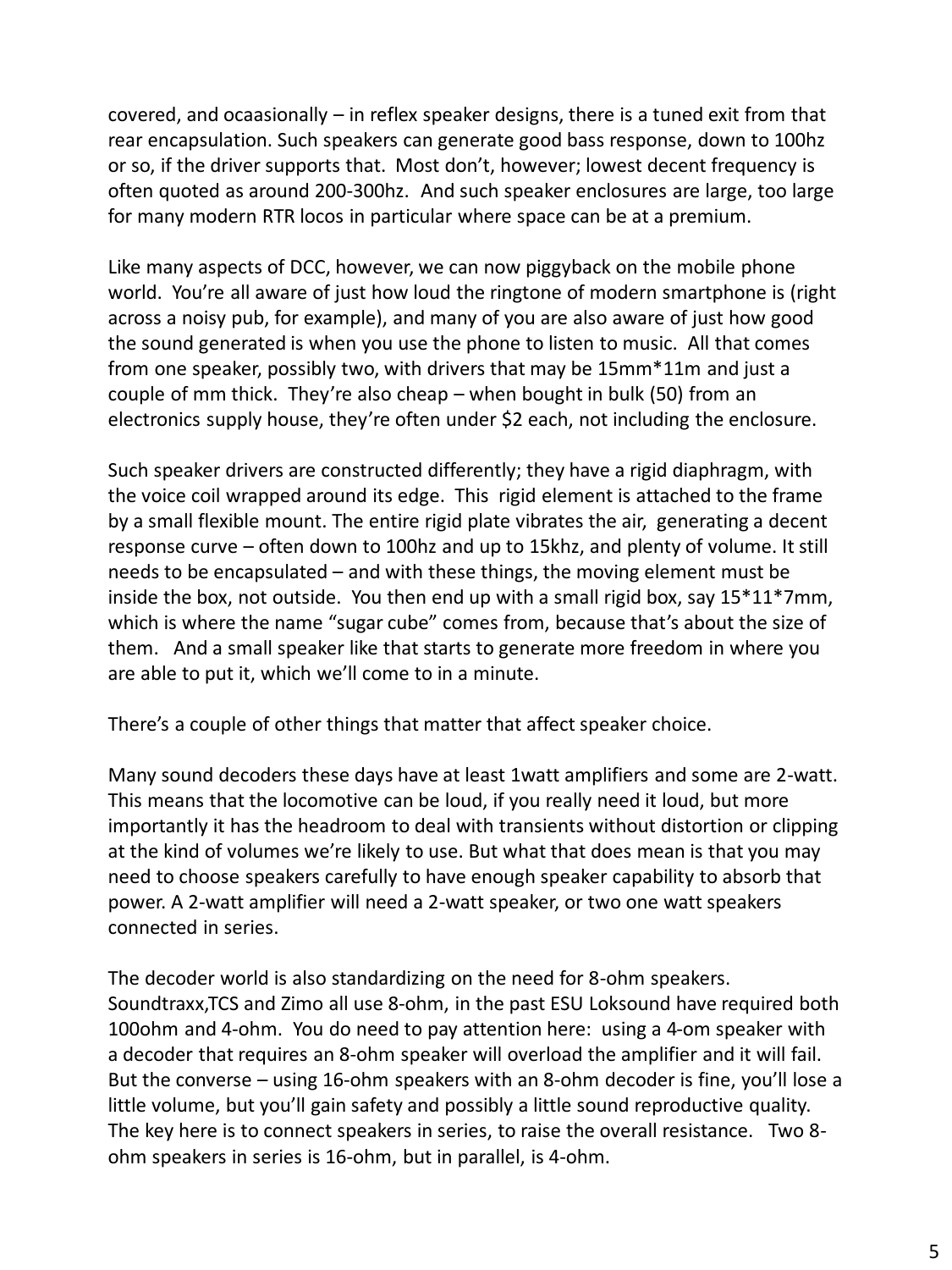So, check yoiur decoder: do you need 4 or 8-ohm minimum speakersm and does the decoder have a 1 or 2 watt amplifier.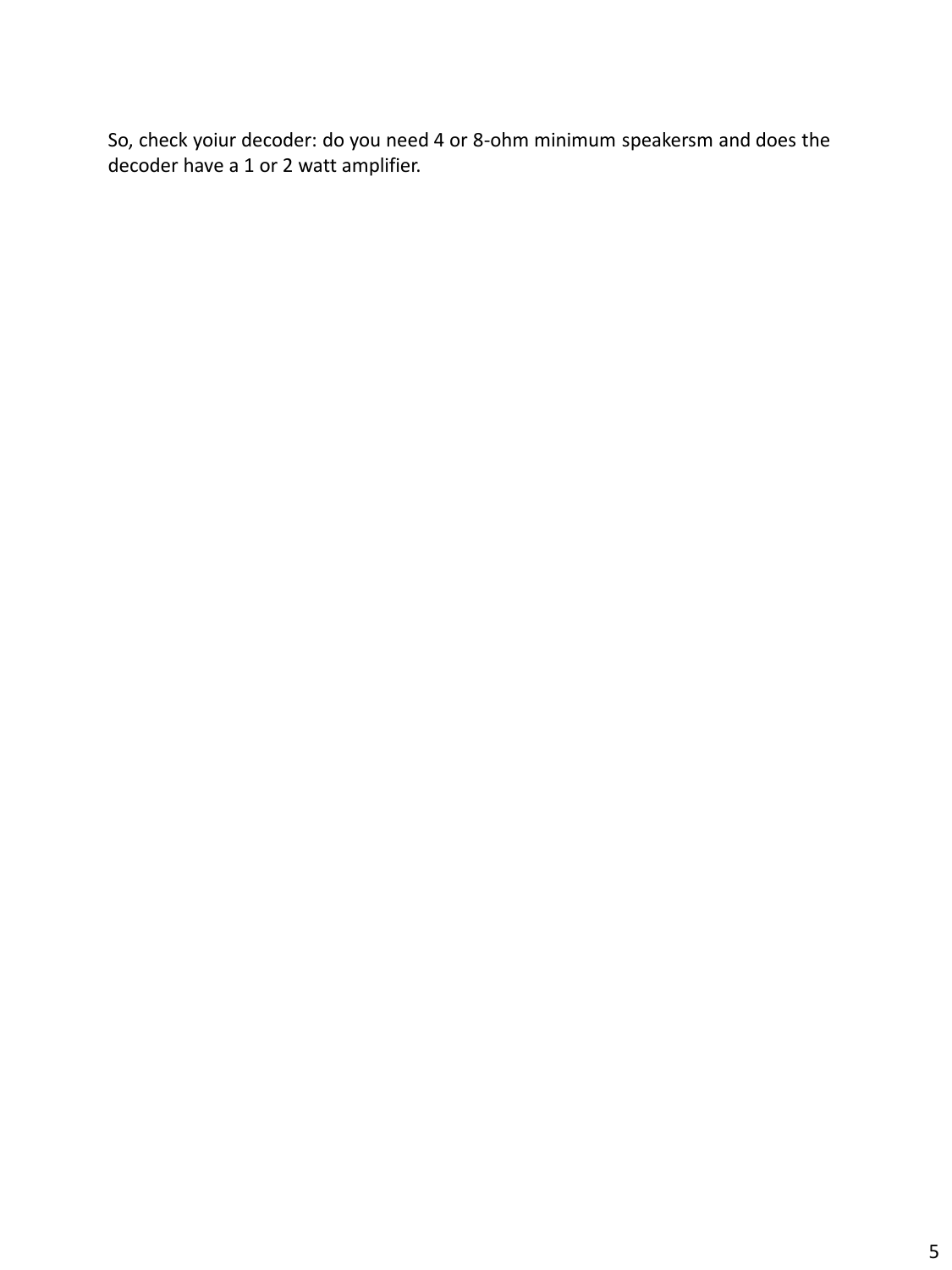

The speaker installation is where the loco is transformed. RTR manufacturers are starting to recognize this, but still too many tender locos are made with an expectation that the speaker will be placed in the tender, when a much better place is in the smokebox. Tank locos ditto; an expectation that the speaker is placed in the bunker and the decoder in the smokebox. And of course some kits come with solid resin boiler/smokebox assemblies, but at least in P4 the frame spacing allows the speaker often to be placed in or immediately behind the cylinder area.

Even with small locos where the smokebox and tender are only about 5 inches apart benefit, and it can be done. I have an HOn3 4-6-0 (HO Scale, 3 foot gauge) loco with the speaker in the smokebox, and it is easy to tell where the sound is coming from. No chuffing tenders here.

I'd go so far as to say that placing a decent speaker in the smokebox will always beat an exceptional speaker in the tender. The bigger the loco, and the longer it is, the more this is the case – and of course the more space there is up front for the speaker, too.

Apart from the speaker and its two wires, the rest of the installation is the same as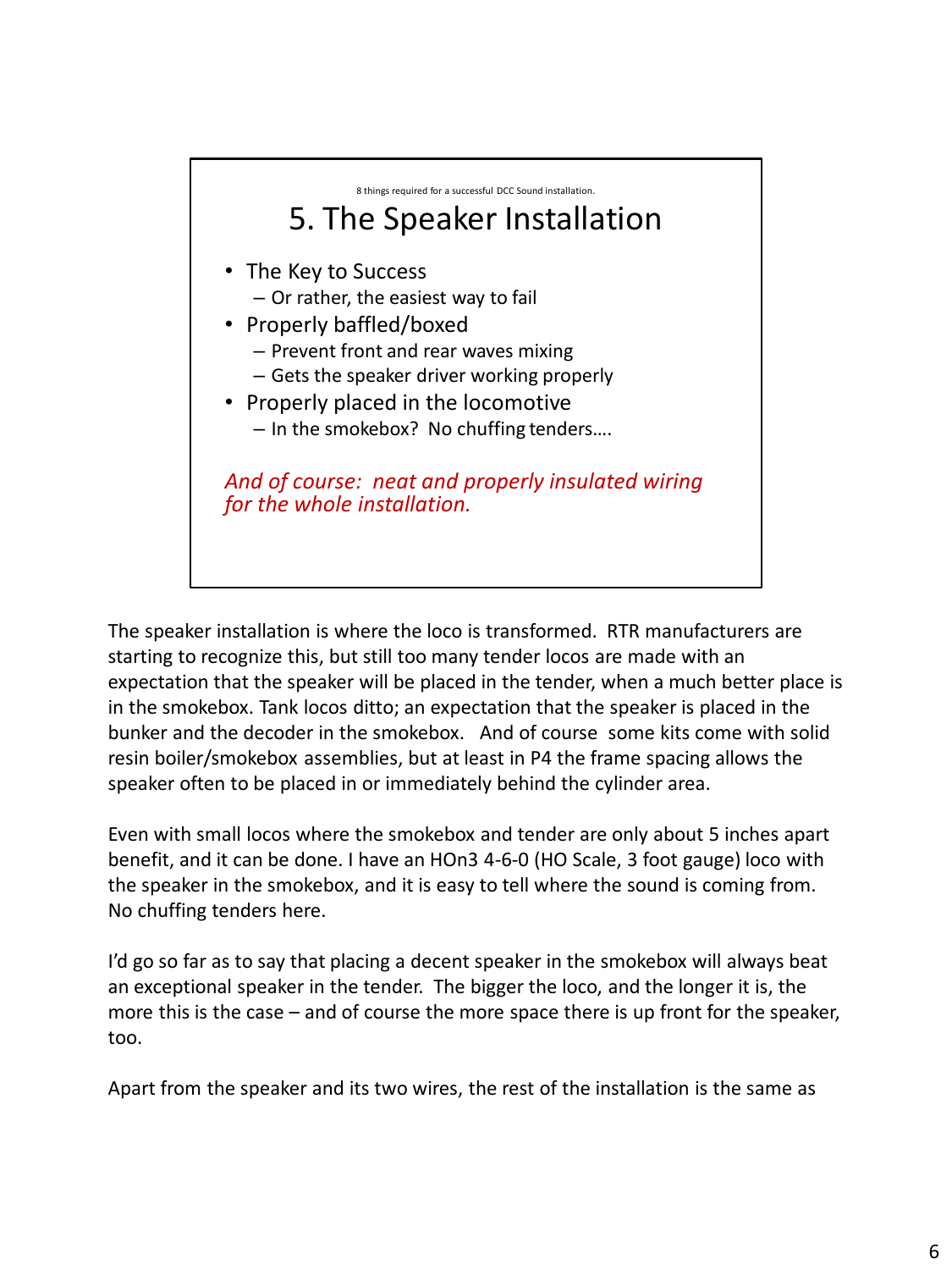non-sound one. Just be neat and tidy, heatshrink on wire joints (no masking tape or Sellotape) and learn that you only need bare two millimeters of the wire to be able to make a good soldered joint with it. You do not need to bare half and inch of wire and then leave it flapping about.

Small plugs and sockets are easily available – I buy them at both 1.27mm and 1mm pitch in strips of 50 and cut off what I need. Having several wires between loco and tender is not an issue. I have locos with as many as 9, with no problems. These small plugs make not just separating loco and tender easier but also make dismantling the loco for maintenance simpler as you can just unplug the boiler from the frame.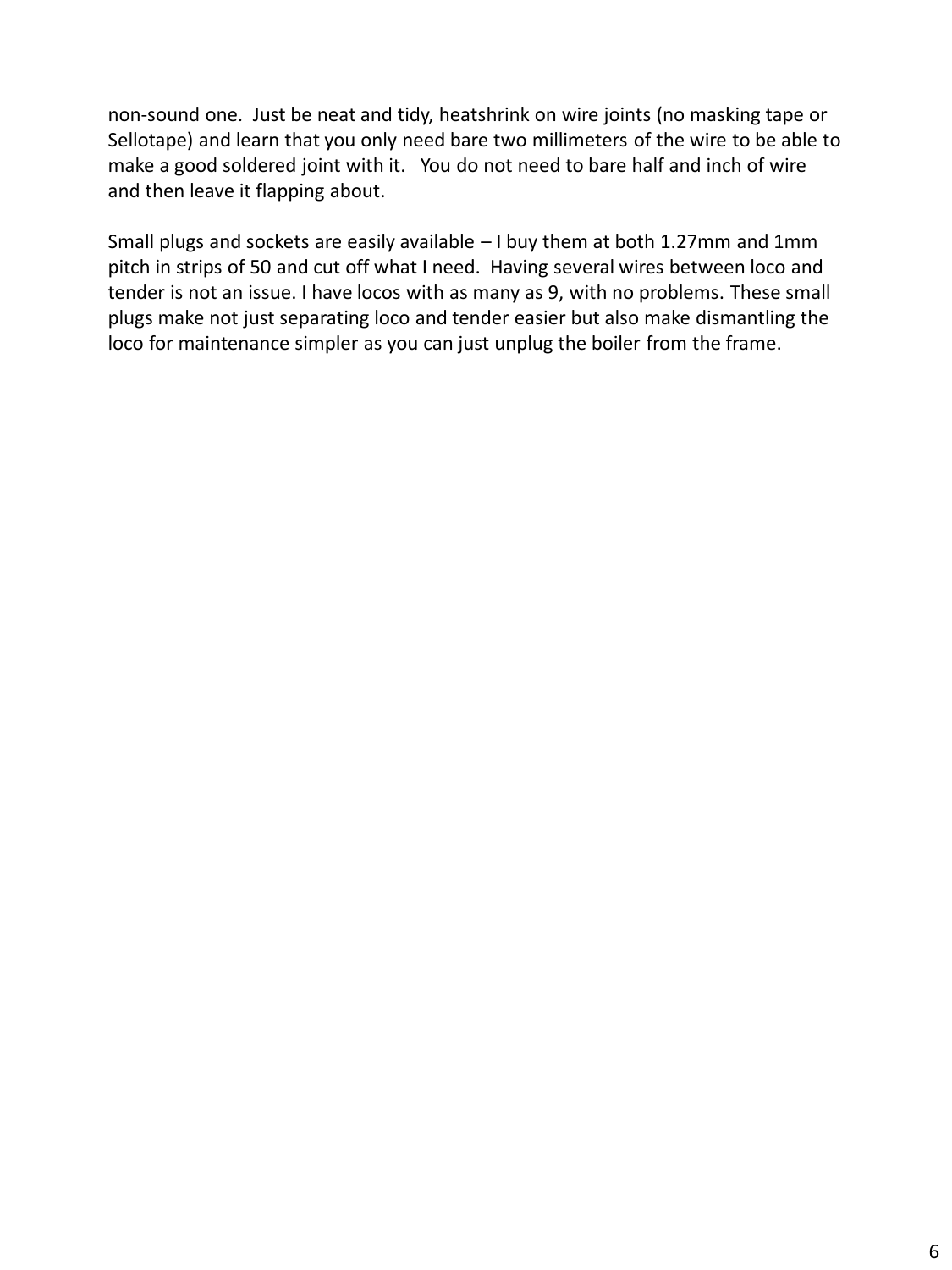

CV programming is where you bring your locomotive to life. Many pople, having installed a sound decoder, do nothing more to it than set the address. While that's just fine, and will get the loco working, there is much more that you can do get the best from the locomotive. And I have to say at this point that the best way to do that is to use the free JMRI DecoderPro computer program (see jmri.org). This works with pretty much all DCC systems or with the Sprog stand-alone decoder programmer. I encourage you to check DecoderPro out, and to look at the Sprog if connecting DecoderPro to your DCC system is likely to be problematic.

Whether you are or are not a DecoderPro user, you do need to check CV values before you change then. This matters particularly for Loksound and Zimo decoders because the default settings for your project will not be the standard blank decoder defaults, and changing values without checking first may remder your sound decoder non-functional, requiring a factor reset (CV8-8, in most cases) to get it going again.

However you do the programming, the first thing is to do is make sure it runs properly. Most decoders will run the loco just fine out of the box, but occasionally a little more work is required. If you're an ESU Loksound user, you should recalibrate the BEMF for your loco by following the process that ESO have documented.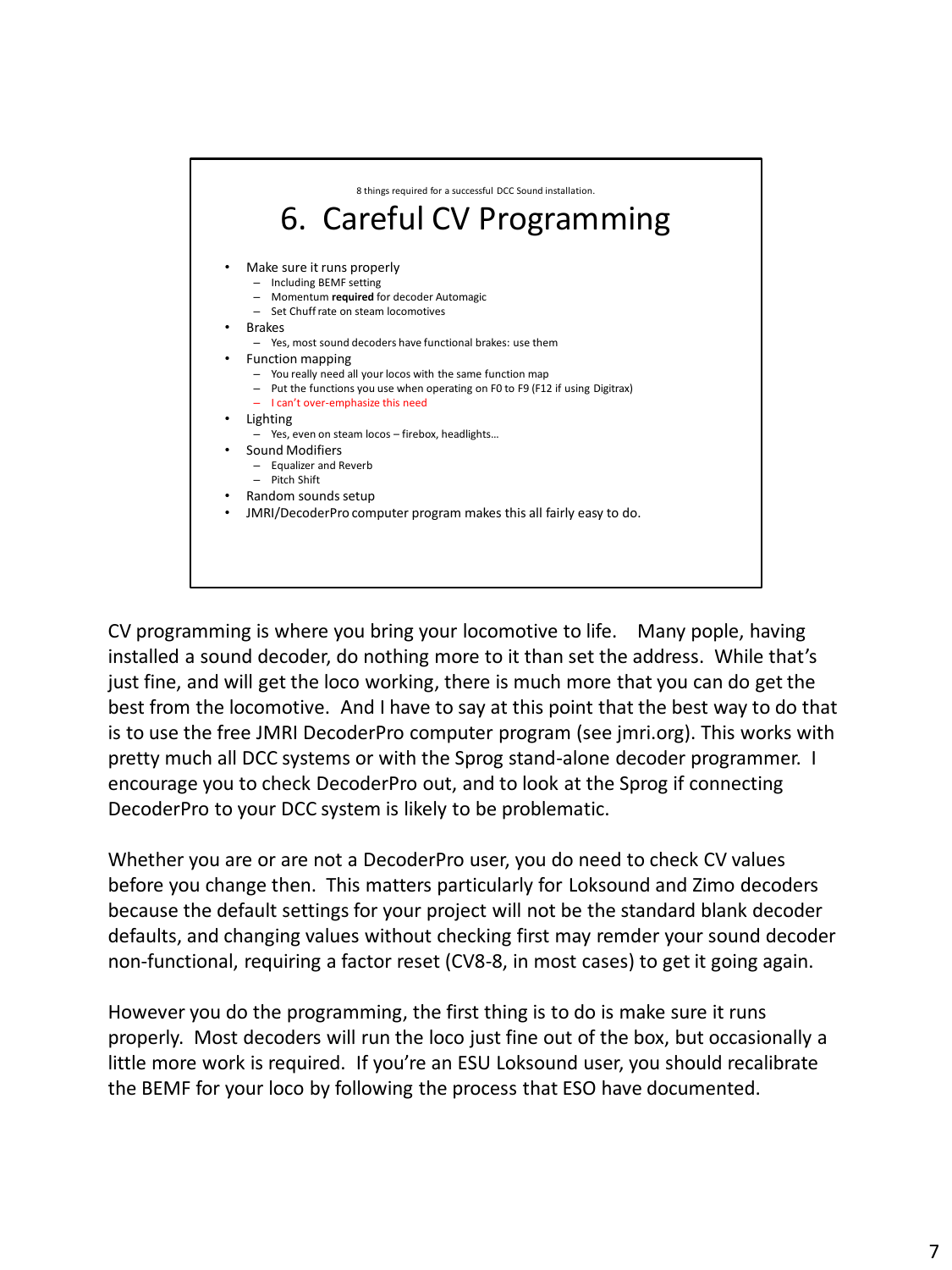Southwest Digital (southwestdiital.co.uk) have good documentation for this and also host downloads of the English versions of the ESU manuals. You can find other manufacturers manuals on their web sites.

Once you've got the BEMF sorted, for a steam engine, next it to set the chuff rate. ESU again document a specific procedure and two CVs for this, requiring you to time a wheel revolution at step 1. . The other manufacturers have their own methods and you again need to refer to the manual. Soundtraxx even have a CV for 3-cylinder engines; you set the chuff rate to 4 per revolution and then set the 3-cylinder option and you'll get the accurate but slightly offbeat 6 chuffs to suit.

Now set some momentum; CV3 and 4. If your decoder has an active brake, set this up too, particularly with lots of momentum in CV4 so that you can coast and brake. Lots of momentum is really required by all sound decoder as well to enable the automagic, noting too that some decoders, and projects, have more automagic than others. I personally use CV3 values between 50 and 70 and CV4 values of around 170 with my Soundtraxx decoders and using their active brakes. Those of you with Loksound decoders also need to pay attention to which specific model you have, as some of the European versions use smaller multipliers for CV3 and 4, which means that they accelerate and decelerate faster than the NMRA specification, meaning that you may need to use even larger CV3/4 values.

Set up the lighting next, whatever lighting you have. Steam locos, possibly just a flickering firebox. You might want to have that on all the time. Lights on diesels, particularly modern diesels can be quite complex.

Look at the Function mapping. I cannot emphasize enough the need to have all your locos with consistent function setup.. If you don't, you'll end up not using all those fun functions effectively. If your throttle can only cope with 4 or 8 functions, upgrade or replace it to ensure you have at least 28 functions. Then plan to have on 0-9, or 0- 12 if your throttle offers 0-12 on single keypresses, the functions you will use while actually operating a train. That will include whistles and horns, brakes, cylinder cocks for steam and possibly some lights, but it won't include the driver opening and closing the cab door; such auxiliary functions can safely be relegated to higher functions that need more than one keypress. If your decoder supports manual throttling, cutoff adjustments and suchlike these are things that you need to able to reach with a single keypress. But I say again, be sure you're consistent. If you have to refer to different setups or lists depending on what loco you are running, you just won't use those functions. And that will be a pity. I know that some European DCC systems allow function button labelling as do some smartphone apps, but even then it important that the positioning is also consistent so that you're not hunting around the screen to find the whistle or brake. The last thing you need, following on from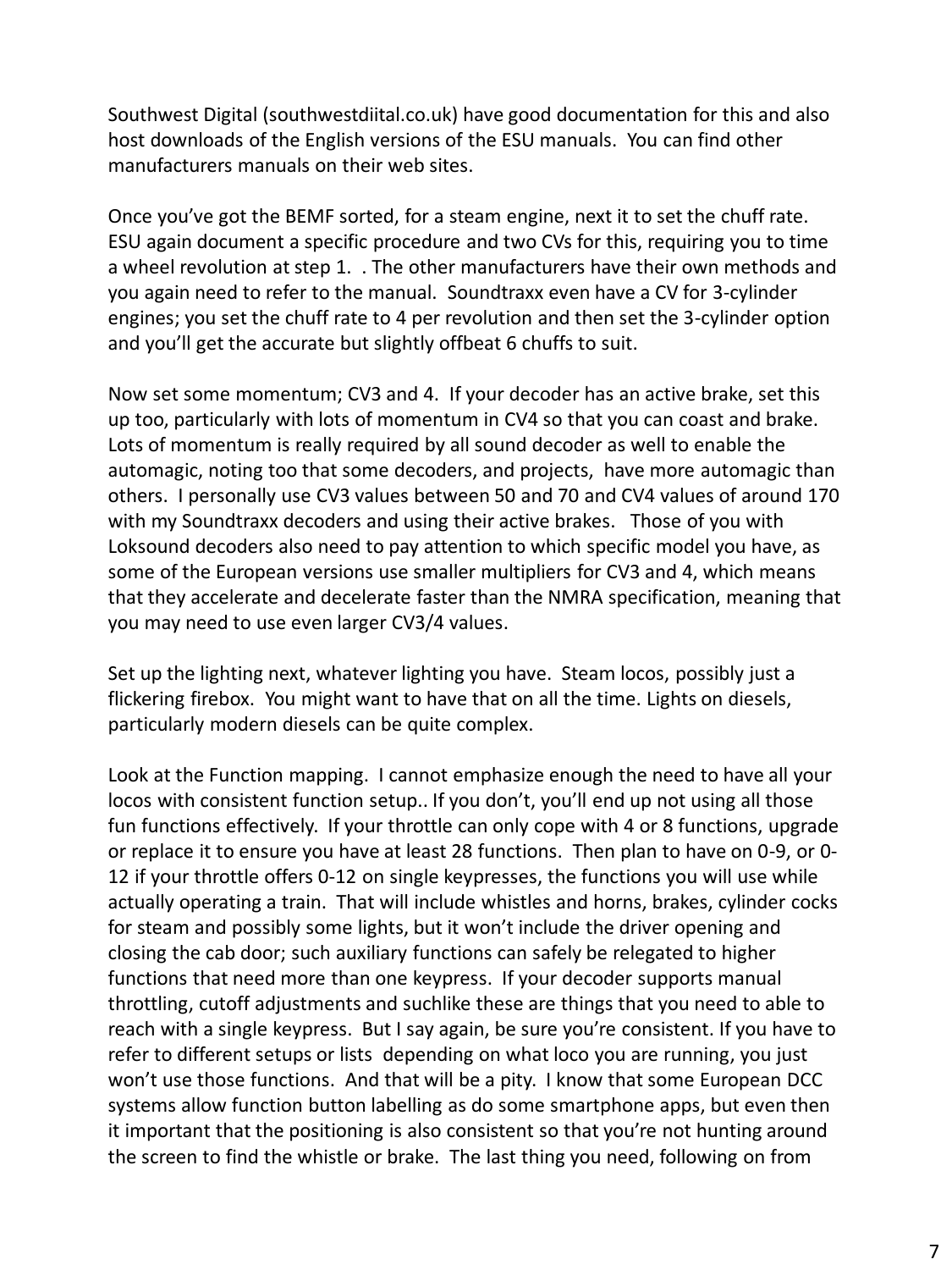that, is for the F2 key to be a looped whistle on some locos and a graduated brake on others. Consistency of functions is absolutely vital, possibly the most important thing to get right.

Next up is to look at sound modifiers, things like equalizers and reverb, if the decoder supports them. Most sound projects on aftermarket decoders are equalized for one particular speaker, most likely the one that the project developer has attached to their computer. The chances are that this has a different set of frequency responses to the one you'll have in your loco. And of course you rears hear differently to his.

Lastly look at the random sounds, where you have control. You don't want a random water top happening every time the loco stops, nor do you need the fireman frantically shoveling away, assuming you can hear hm, on a shunting loco which needs firing about once every 30 minutes or so.

After that, set up the active brake. You'll love this. Assuming your decoder has one, that is. Soundtraxx Tsunami-2 have two (steam) and three for diesels, TCS Wow has one graduated one, so more like a car brake, Loksound 5 has three, assuming the project is using the the brakes. Zimo decoders have one, which again works more like a car brake than a train brake, and which forces you to close the the throttle to use it.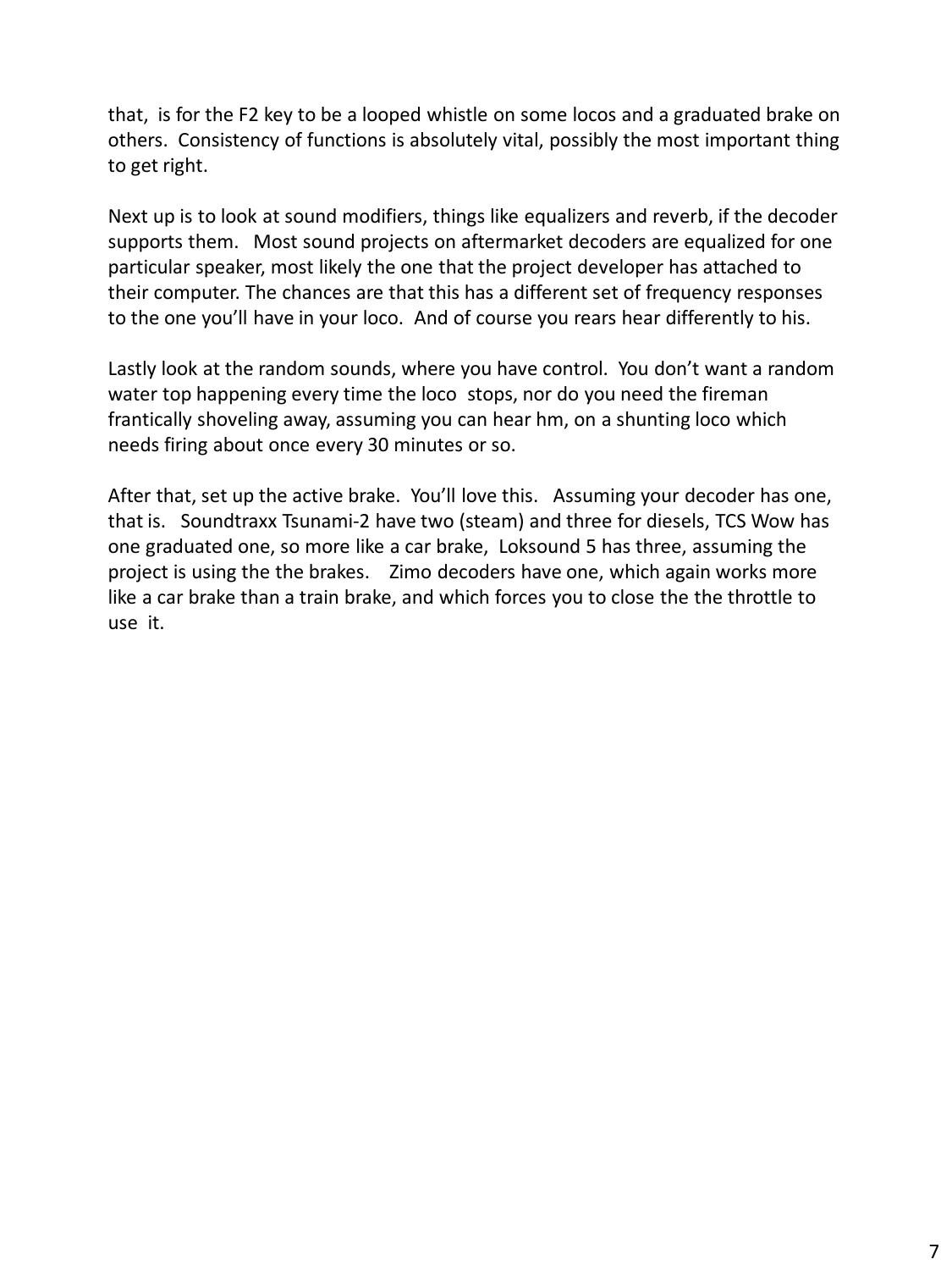

This is the area which all the vendors get wrong; Soundtraxx arguably less wrong than others. Many aftermarket sound projects have the various volumes poorly mixed and blended. In most cases this is because they've added a whole pile of what we might call auxiliary sounds (diesel cab door openings, cab warnings before starting the prime mover…) that are really not audible to the 200-feet away observer but they want you to know that they're there, so they leave them all fully loud. And often set the master volume of the whole thing too loud too. Pity in some cases that the project author has one for quantity of different sounds rather than making sure that they key sounds are well presented and that they are intregrated into the decoder operation properly.

On real locomotives the horn or whistle is way, way louder than anything else. I use that as a base; set that fully loud, and then adjust the master volume so that the whistle/horn is at the correct volume for use at home. I then adjust each other sound volume to match; exhaust sounds on steam locos so that they're still audible with the whistle, but well drowned by it. Diesel engine sounds are much quitter, particularly modern – non-1<sup>st</sup> generation – diesels. Next time you're near a piece of fast railway, and listen to the trains passing. You just don't hear the engine of modern diesels, or DMUs, except as they get a train under way. TBH, the same also applies to steam: the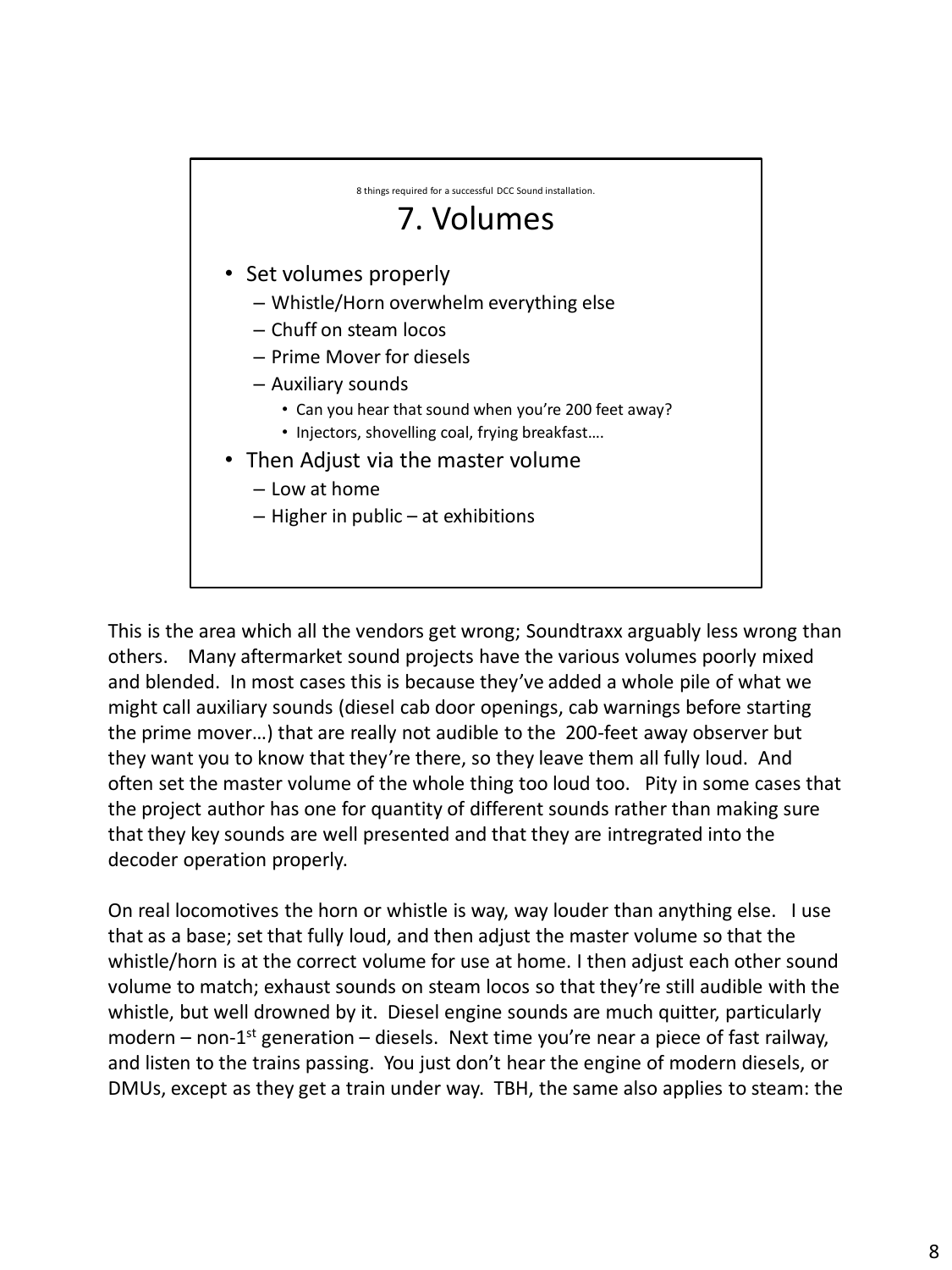loud chuff that we all think of as hallmark of a steam loco happens only at low speeds and under load when the cutoff is at a high value – over 50%. That loud chuff is basically boiler pressure steam escaping. As the loco speeds up and the cutoff is pulled back to maybe 25% or less, the steam expands much more in the cylinder and is thus at much lower pressure as it escapes up the chimney, so less noise – and of course it happens faster. A steam loco running at 70mpg makes more of a ticking noise than a cuffing sound.

Once you have the main and loud sounds set up – horn/whistle, exhaust, bell if you're a US modeller, plus the cylinder cocks and safety valves on a steam loco, the rest of the sounds should be set to be pretty quiet; after all, can you hear the fireman shovelling coal, or the injectors, at 200 feet? Does the guards whistle even come from the locomotive? Let alone station announcements! Diesel unit door buzzers used to signal between driver and guard? Modern DMU/EMU door warning beepers may just be an exception here.

If your decoder supports something like quiet mode, this is also the time to set that. Soundtraxx's decoders do that; if the loco is parked with the throttle at zero and all functions turned off, the sound mutes itself automatically after the timeout. More importantly, all your locos stay quiet when you power the layout up, too.

Lastly, then readjust the master volume to suit. If you take the loco to an exhibition, and need more volume, the just raise the master volume. I'd caution going too high with this, because you will risk sound distortion and clipping, the decoder will run hotter, and there is the risk of damage to decoder and/or speaker. Indeed, exhibitions are awful places for sound-equipped locos, because the ambient noise levels are so high that whatever you do, the only thing that will be heard is the horn or whistle and the loco under load. Coasting locos are pretty much silent at exhibitions!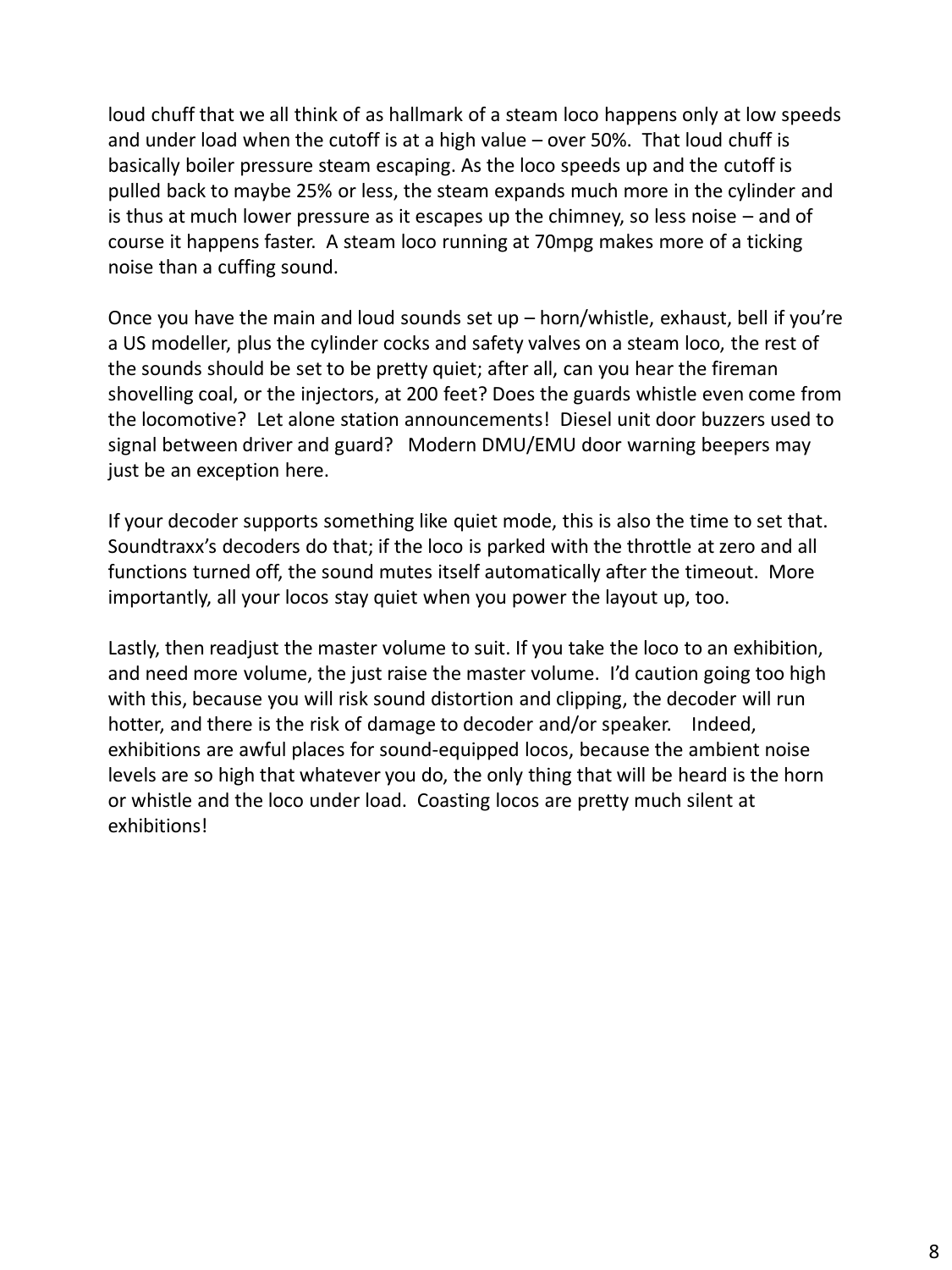

This is where it all pays off. Once you've got all that gorgeous sound in the loco and the loco properly set up, now you want to use it properly. As we've already said, you'll need lots of momentum to make the decoder automagic really work, and you need to learn to drive like the prototype and not like a toy train or a slot car. You'll get used to quickly opening the throttle to start a train and wait for it to noisily reach that set speed, you'll close the the throttle when approaching hazards or stations and let the train coast, using the brakes if need be to slow further, waiting for the decoder to simulate the weight of the train as being hundreds of tons of steel and wood and not just a pound or two of plastic, brass and mazak.

Try, too, using the throttle and brakes to slowly buffer up to things that you're coupling to. Remember that in reality those wagons sitting in the siding may be ten or twenty tons in weight and theyt have the handbrake on. You can't charge up to them at 10 miles and hour, bang into them and keep going. All sorts of damage to the loco, the wagons and the expensive shipment in the wagons will have occurred let alone the flats on the wheels of the wagons. No; come to a stand a few inches away, set the throttle to step 1 or 2 (you are using 128steps, aren't you), and then use the brakes to move up and nuzzle the buffers together. Recall now that the shunter has to couple vehicles, give him a few seconds to couple and connect any hoses. If your